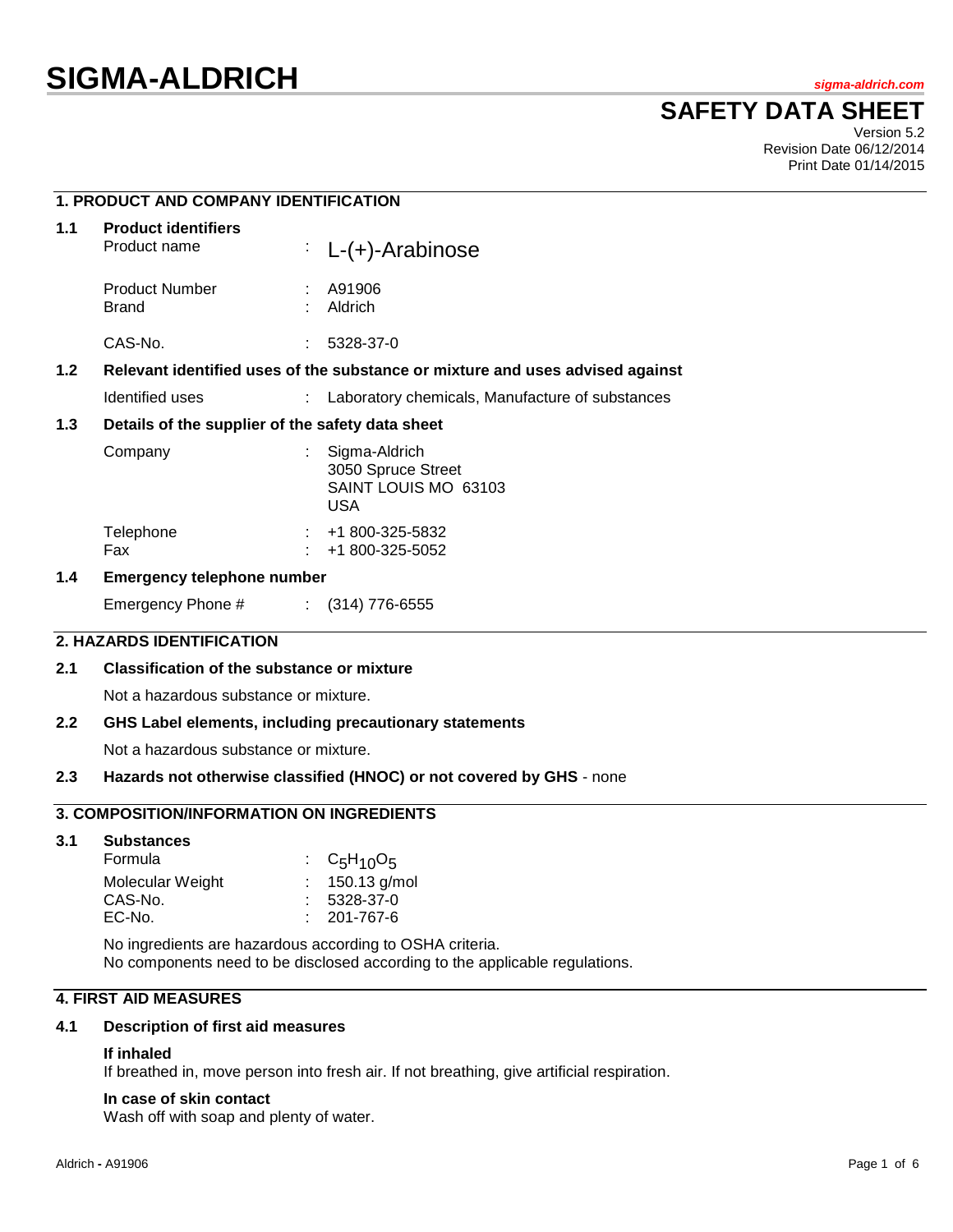## **In case of eye contact**

Flush eyes with water as a precaution.

#### **If swallowed**

Never give anything by mouth to an unconscious person. Rinse mouth with water.

- **4.2 Most important symptoms and effects, both acute and delayed** The most important known symptoms and effects are described in the labelling (see section 2.2) and/or in section 11
- **4.3 Indication of any immediate medical attention and special treatment needed** no data available

# **5. FIREFIGHTING MEASURES**

#### **5.1 Extinguishing media**

**Suitable extinguishing media** Use water spray, alcohol-resistant foam, dry chemical or carbon dioxide.

**5.2 Special hazards arising from the substance or mixture** Carbon oxides

#### **5.3 Advice for firefighters** Wear self contained breathing apparatus for fire fighting if necessary.

## **5.4 Further information**

no data available

## **6. ACCIDENTAL RELEASE MEASURES**

- **6.1 Personal precautions, protective equipment and emergency procedures** Avoid dust formation. Avoid breathing vapours, mist or gas. For personal protection see section 8.
- **6.2 Environmental precautions** Do not let product enter drains.
- **6.3 Methods and materials for containment and cleaning up** Sweep up and shovel. Keep in suitable, closed containers for disposal.
- **6.4 Reference to other sections** For disposal see section 13.

## **7. HANDLING AND STORAGE**

# **7.1 Precautions for safe handling**

Provide appropriate exhaust ventilation at places where dust is formed.Normal measures for preventive fire protection. For precautions see section 2.2.

**7.2 Conditions for safe storage, including any incompatibilities** Keep container tightly closed in a dry and well-ventilated place.

## **7.3 Specific end use(s)**

Apart from the uses mentioned in section 1.2 no other specific uses are stipulated

## **8. EXPOSURE CONTROLS/PERSONAL PROTECTION**

#### **8.1 Control parameters**

**Components with workplace control parameters** Contains no substances with occupational exposure limit values.

#### **8.2 Exposure controls**

## **Appropriate engineering controls**

General industrial hygiene practice.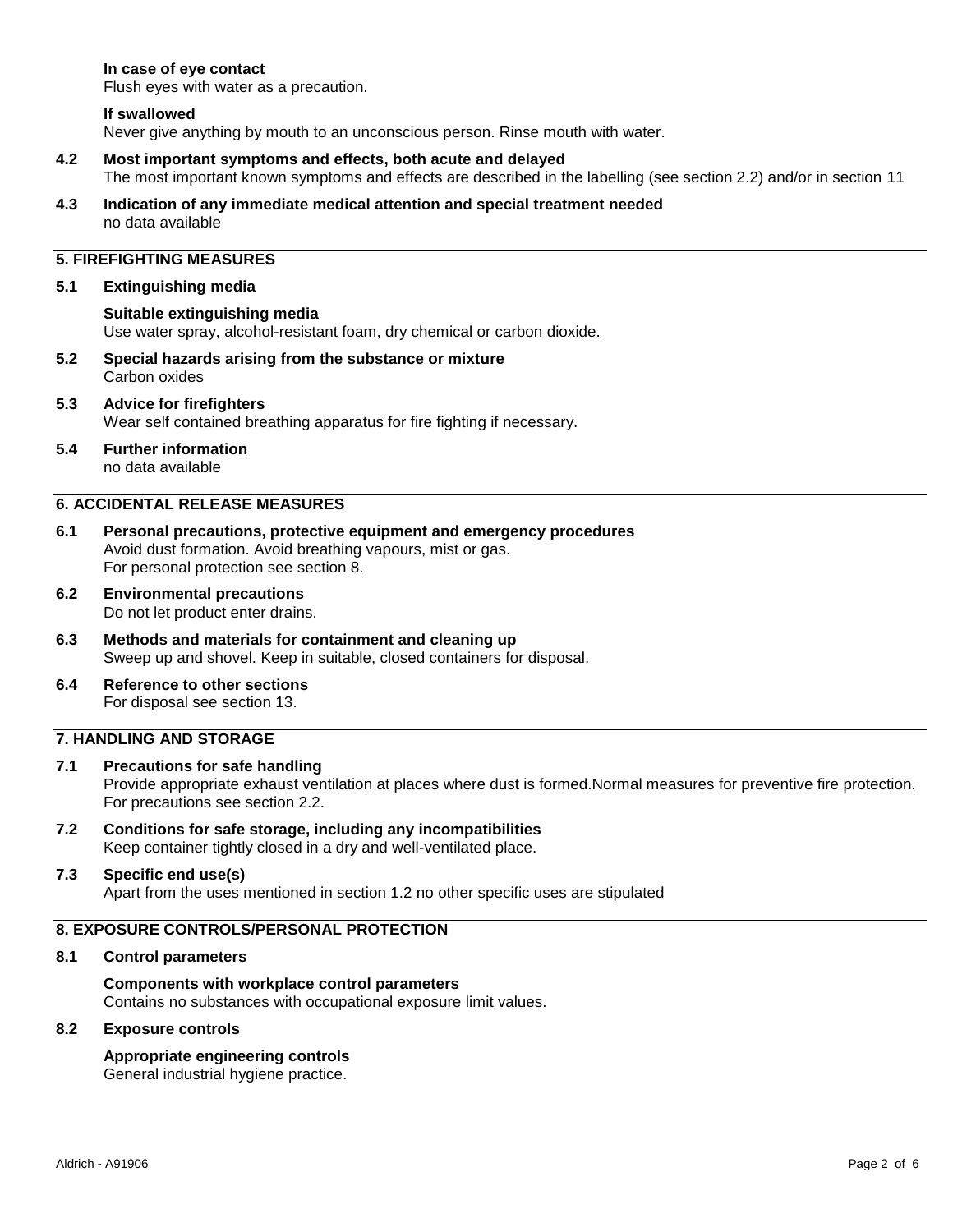## **Personal protective equipment**

## **Eye/face protection**

Use equipment for eye protection tested and approved under appropriate government standards such as NIOSH (US) or EN 166(EU).

## **Skin protection**

Handle with gloves. Gloves must be inspected prior to use. Use proper glove removal technique (without touching glove's outer surface) to avoid skin contact with this product. Dispose of contaminated gloves after use in accordance with applicable laws and good laboratory practices. Wash and dry hands.

#### **Body Protection**

Choose body protection in relation to its type, to the concentration and amount of dangerous substances, and to the specific work-place., The type of protective equipment must be selected according to the concentration and amount of the dangerous substance at the specific workplace.

#### **Respiratory protection**

Respiratory protection is not required. Where protection from nuisance levels of dusts are desired, use type N95 (US) or type P1 (EN 143) dust masks. Use respirators and components tested and approved under appropriate government standards such as NIOSH (US) or CEN (EU).

#### **Control of environmental exposure**

Do not let product enter drains.

## **9. PHYSICAL AND CHEMICAL PROPERTIES**

#### **9.1 Information on basic physical and chemical properties**

| a) | Appearance                                         | Form: solid                                             |
|----|----------------------------------------------------|---------------------------------------------------------|
| b) | Odour                                              | no data available                                       |
| c) | <b>Odour Threshold</b>                             | no data available                                       |
| d) | рH                                                 | no data available                                       |
| e) | Melting point/freezing<br>point                    | Melting point/range: 160 - 163 °C (320 - 325 °F) - lit. |
| f) | Initial boiling point and<br>boiling range         | no data available                                       |
| g) | Flash point                                        | no data available                                       |
| h) | Evapouration rate                                  | no data available                                       |
| i) | Flammability (solid, gas)                          | no data available                                       |
| j) | Upper/lower<br>flammability or<br>explosive limits | no data available                                       |
| k) | Vapour pressure                                    | no data available                                       |
| I) | Vapour density                                     | no data available                                       |
| m) | Relative density                                   | no data available                                       |
| n) | Water solubility                                   | no data available                                       |
| O) | Partition coefficient: n-<br>octanol/water         | no data available                                       |
| p) | Auto-ignition<br>temperature                       | no data available                                       |
| q) | Decomposition<br>temperature                       | no data available                                       |
| r) | Viscosity                                          | no data available                                       |
| s) | <b>Explosive properties</b>                        | no data available                                       |
| t) | Oxidizing properties                               | no data available                                       |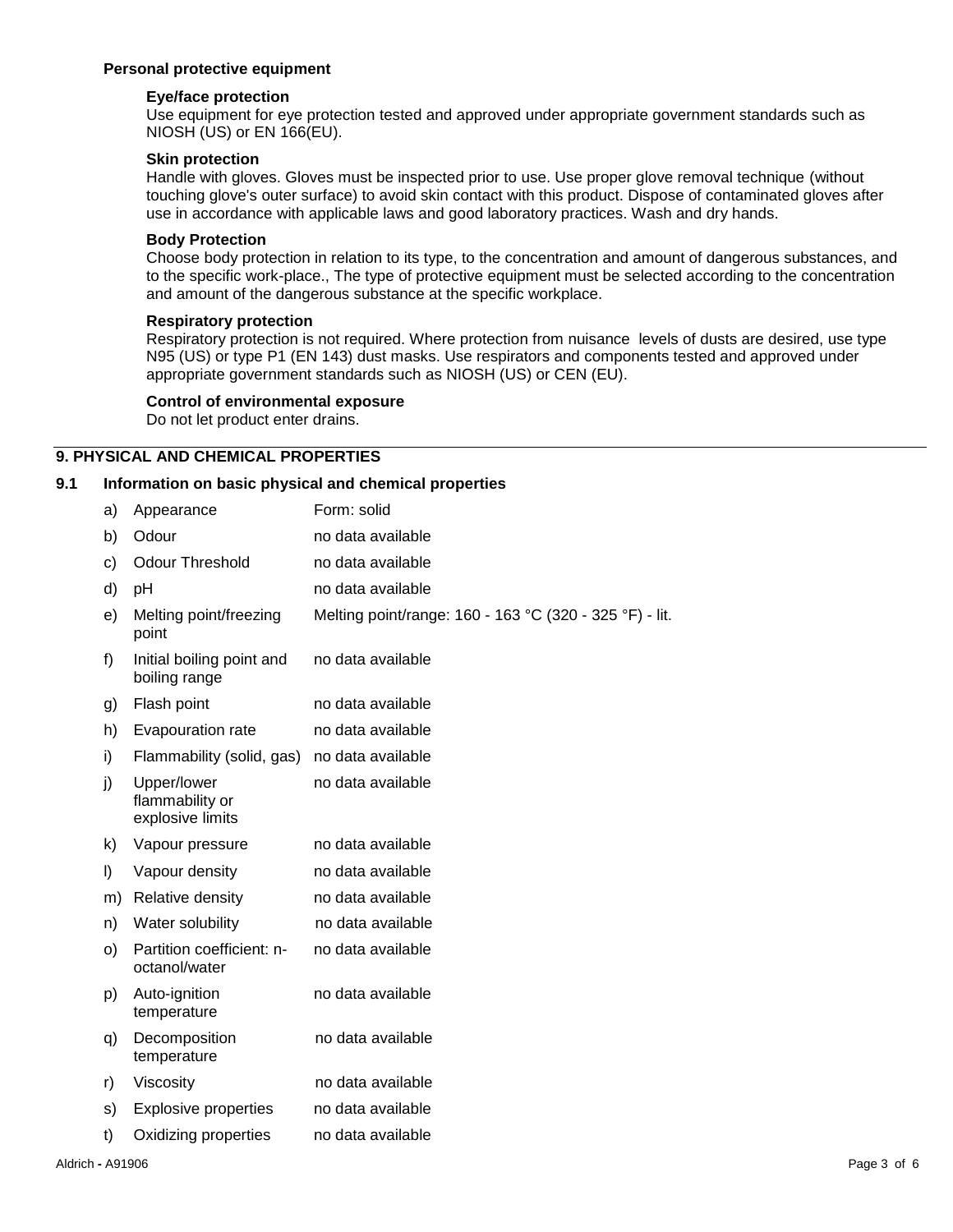#### **9.2 Other safety information** no data available

## **10. STABILITY AND REACTIVITY**

**10.1 Reactivity** no data available

**10.2 Chemical stability** Stable under recommended storage conditions.

- **10.3 Possibility of hazardous reactions** no data available
- **10.4 Conditions to avoid** no data available
- **10.5 Incompatible materials** Strong oxidizing agents
- **10.6 Hazardous decomposition products** Other decomposition products - no data available In the event of fire: see section 5

## **11. TOXICOLOGICAL INFORMATION**

## **11.1 Information on toxicological effects**

#### **Acute toxicity** no data available

Inhalation: no data available

Dermal: no data available

no data available

**Skin corrosion/irritation** no data available

#### **Serious eye damage/eye irritation** no data available

**Respiratory or skin sensitisation** no data available

#### **Germ cell mutagenicity** no data available

#### **Carcinogenicity**

- IARC: No component of this product present at levels greater than or equal to 0.1% is identified as probable, possible or confirmed human carcinogen by IARC.
- ACGIH: No component of this product present at levels greater than or equal to 0.1% is identified as a carcinogen or potential carcinogen by ACGIH.
- NTP: No component of this product present at levels greater than or equal to 0.1% is identified as a known or anticipated carcinogen by NTP.
- OSHA: No component of this product present at levels greater than or equal to 0.1% is identified as a carcinogen or potential carcinogen by OSHA.

#### **Reproductive toxicity**

no data available

no data available

**Specific target organ toxicity - single exposure** no data available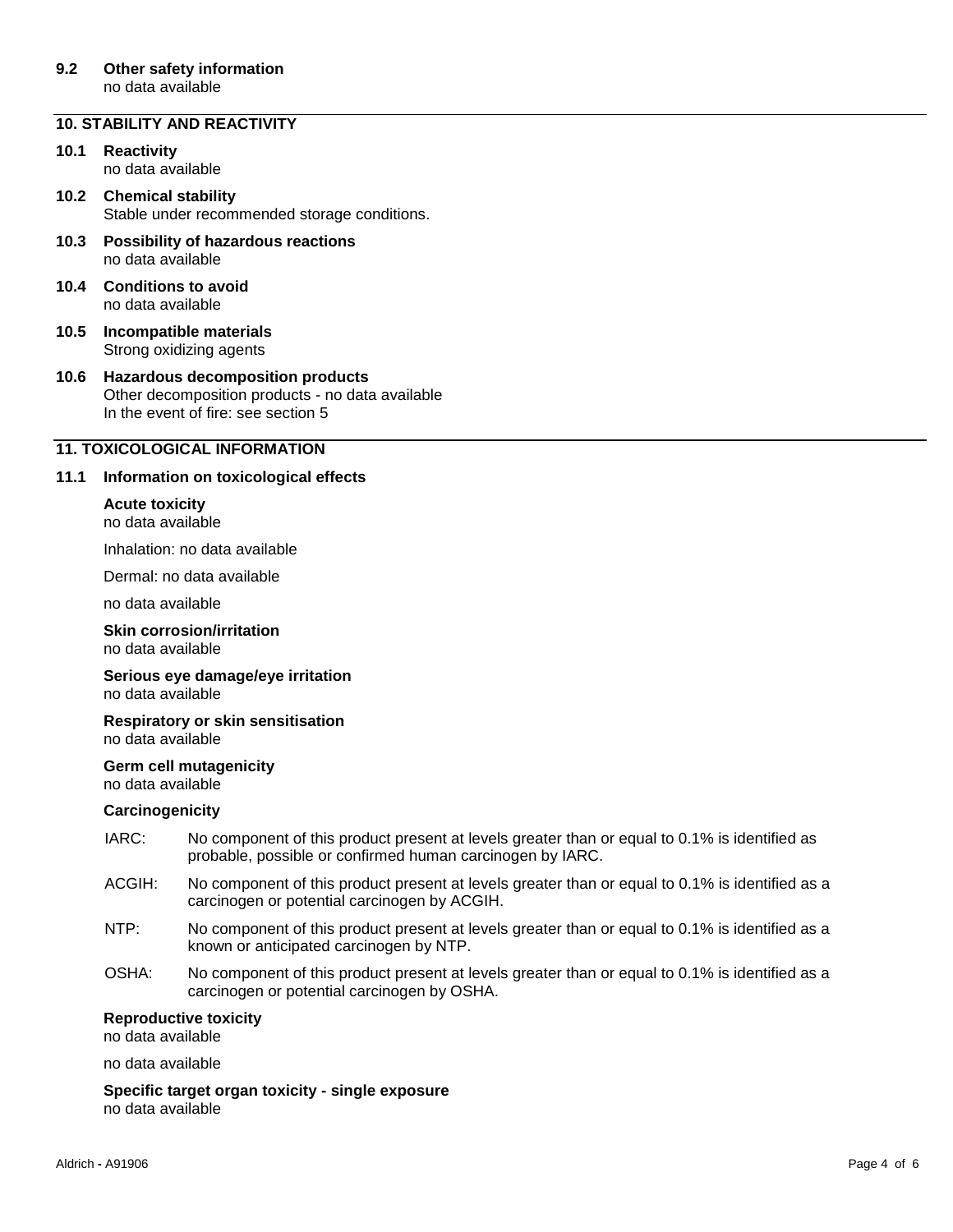## **Specific target organ toxicity - repeated exposure**

no data available

# **Aspiration hazard**

no data available

## **Additional Information**

RTECS: Not available

To the best of our knowledge, the chemical, physical, and toxicological properties have not been thoroughly investigated.

# **12. ECOLOGICAL INFORMATION**

## **12.1 Toxicity**

Toxicity to fish LC50 - Pimephales promelas (fathead minnow) - 37,700 mg/l - 96 h

#### **12.2 Persistence and degradability** no data available

- **12.3 Bioaccumulative potential** no data available
- **12.4 Mobility in soil** no data available
- **12.5 Results of PBT and vPvB assessment** PBT/vPvB assessment not available as chemical safety assessment not required/not conducted

## **12.6 Other adverse effects**

no data available

## **13. DISPOSAL CONSIDERATIONS**

## **13.1 Waste treatment methods**

## **Product**

Offer surplus and non-recyclable solutions to a licensed disposal company.

## **Contaminated packaging**

Dispose of as unused product.

## **14. TRANSPORT INFORMATION**

## **DOT (US)**

Not dangerous goods

**IMDG** Not dangerous goods

**IATA**

# Not dangerous goods

## **15. REGULATORY INFORMATION**

## **SARA 302 Components**

SARA 302: No chemicals in this material are subject to the reporting requirements of SARA Title III, Section 302.

## **SARA 313 Components**

SARA 313: This material does not contain any chemical components with known CAS numbers that exceed the threshold (De Minimis) reporting levels established by SARA Title III, Section 313.

## **SARA 311/312 Hazards**

No SARA Hazards

## **Massachusetts Right To Know Components**

No components are subject to the Massachusetts Right to Know Act.